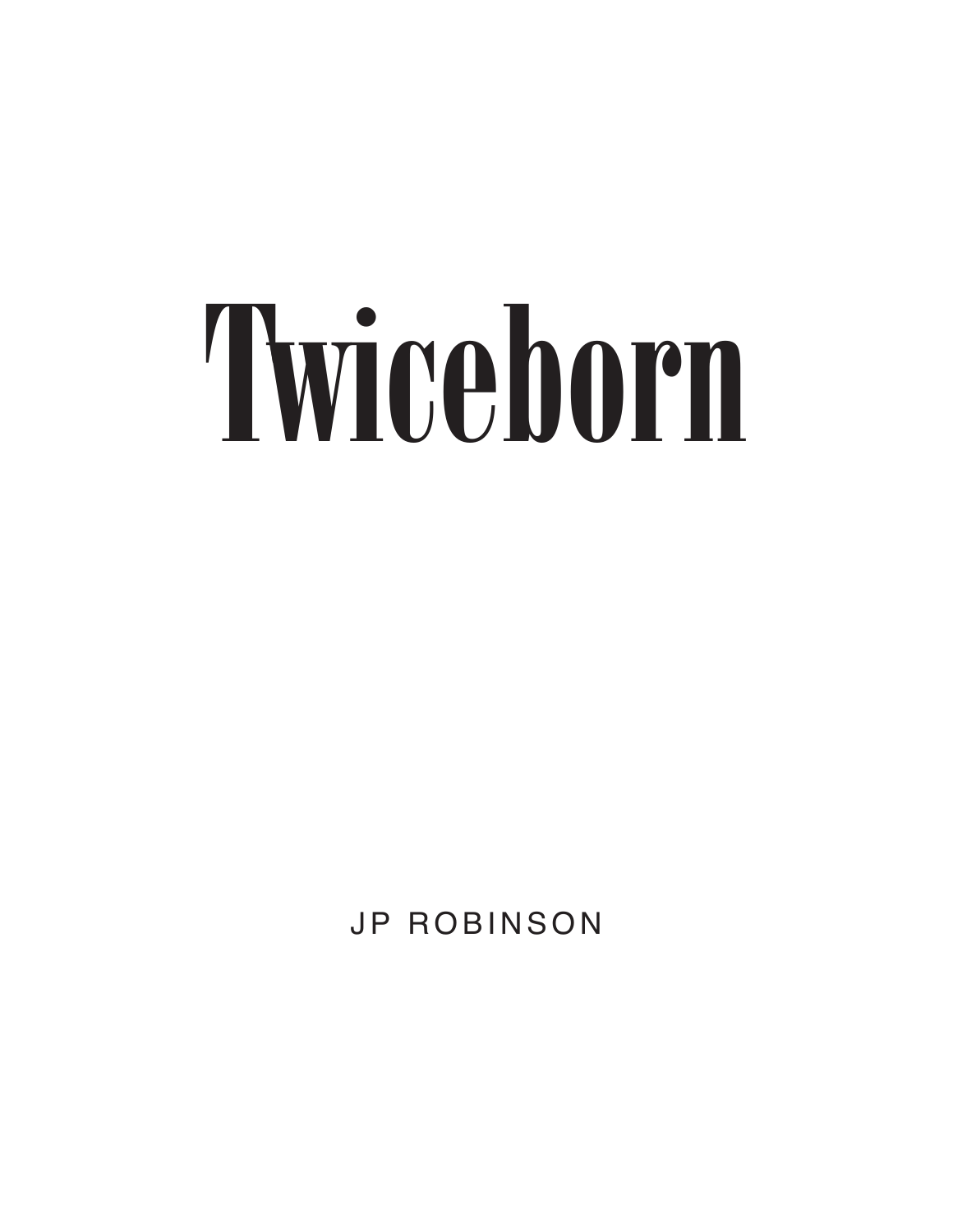ISBN 978-1-64079-599-0 (Paperback) ISBN 978-1-64079-601-0 (Digital)

Copyright © 2017 by JP Robinson

All rights reserved. No part of this publication may be reproduced, distributed, or transmitted in any form or by any means, including photocopying, recording, or other electronic or mechanical methods without the prior written permission of the publisher. For permission requests, solicit the publisher via the address below.

Christian Faith Publishing, Inc. 296 Chestnut Street Meadville, PA 16335 www.christianfaithpublishing.com

Printed in the United States of America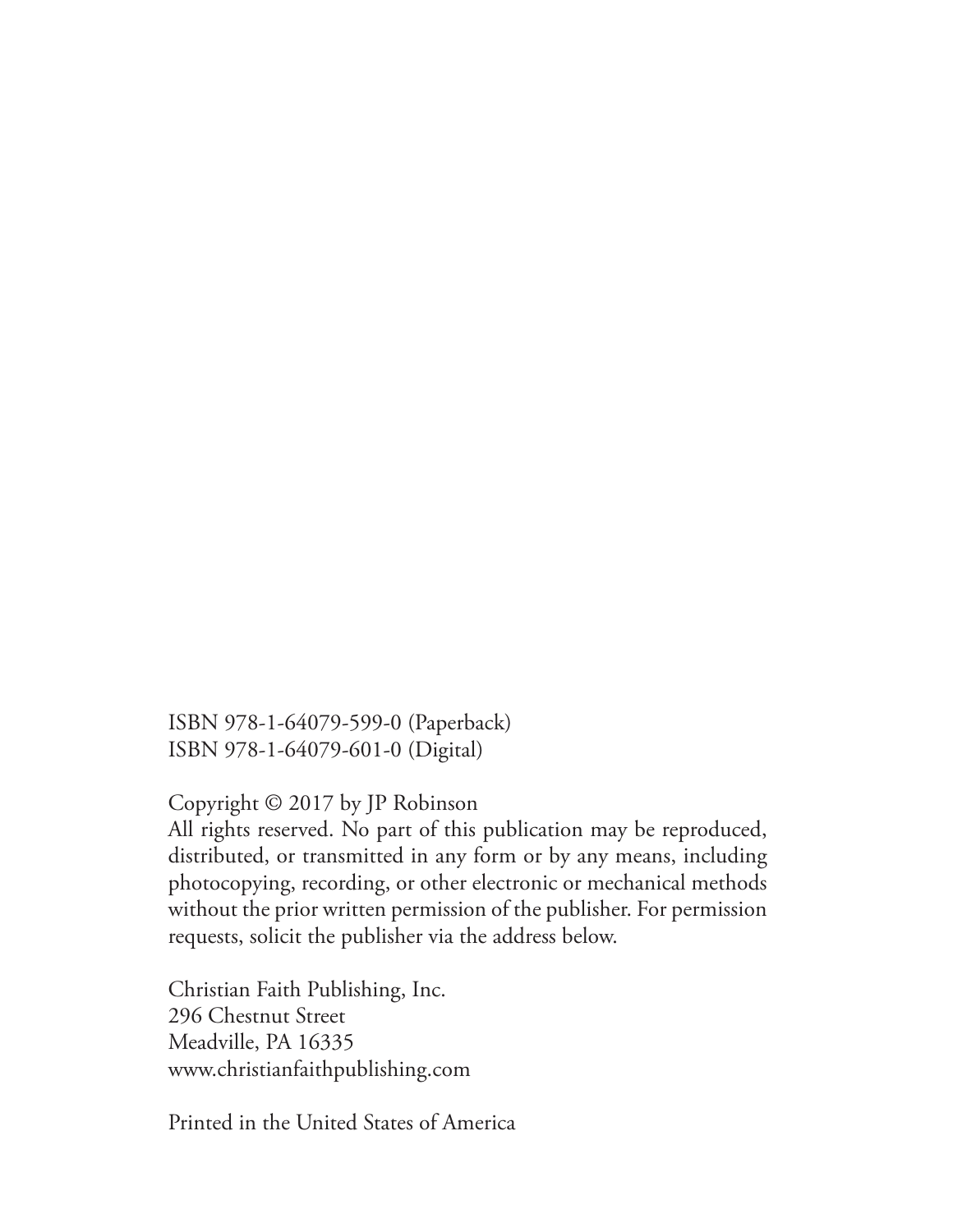### DEDICATION

This novel is lovingly dedicated to the woman who has stood with me through my "best of times" and my "worst of times." She shows the world that it is possible to be the perfect wife. To my love, my best friend, my soul-mate, my wife: Lois Robinson. Thank you.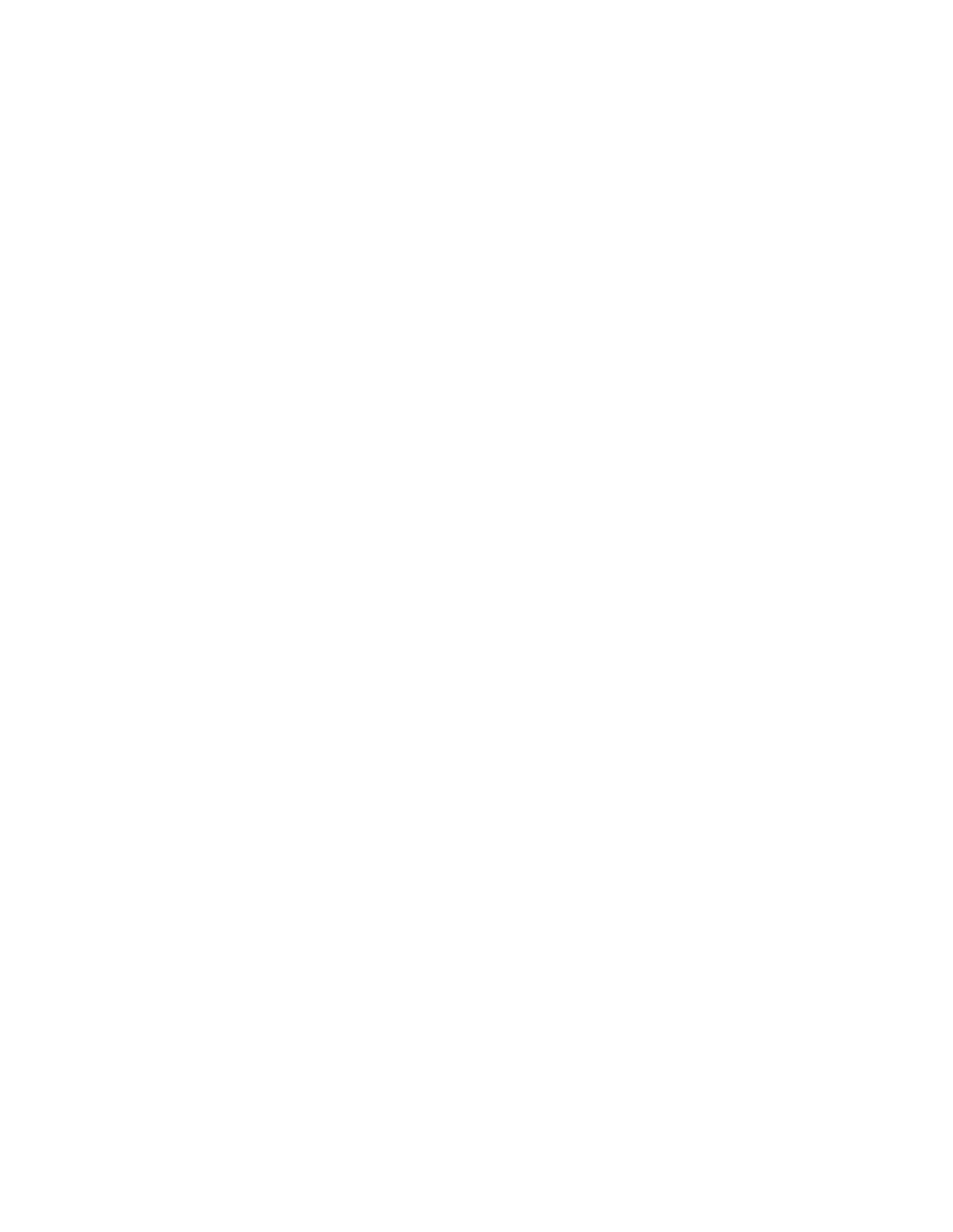## Prologue

*Saint-Michel-des-Lions Church, Limoges, France 1646*

*Fire.* It was the only way she could describe it. The burning tendrils of faded pleasure that still snaked across her skin. The heated passion that surged in her heart whenever she thought of his name: Arnaud.

*Concentrate!* she sharply chided herself. But that was just it. She could not concentrate on the nobleman who repeated the vows that would make her his wife because her thoughts and her body were still enthralled with the man whose masculine scent made her heart pulse and her palms sweat as he stood at her side.

*Arnaud.* There it was again. Her traitorous mind screaming out for the man who had been sworn to protect her honor with his life—the man to whom she had given herself on the morning of her wedding day.

"Marriage is a sacred ritual begun in the garden of Eden when the Lord God created man and woman, uniting them in a bond of purity," the priest intoned drily. He had obviously performed many marriages but the pouch of coins handed to him before the ceremony made him more poetic than usual. Nothing but the best would do for Monsieur de Limoges and his beautiful bride, Angélique de Toulouse.

From birth, Angélique had been sequestered from the world, knowing nothing of its evils. Her father's goal had been to raise a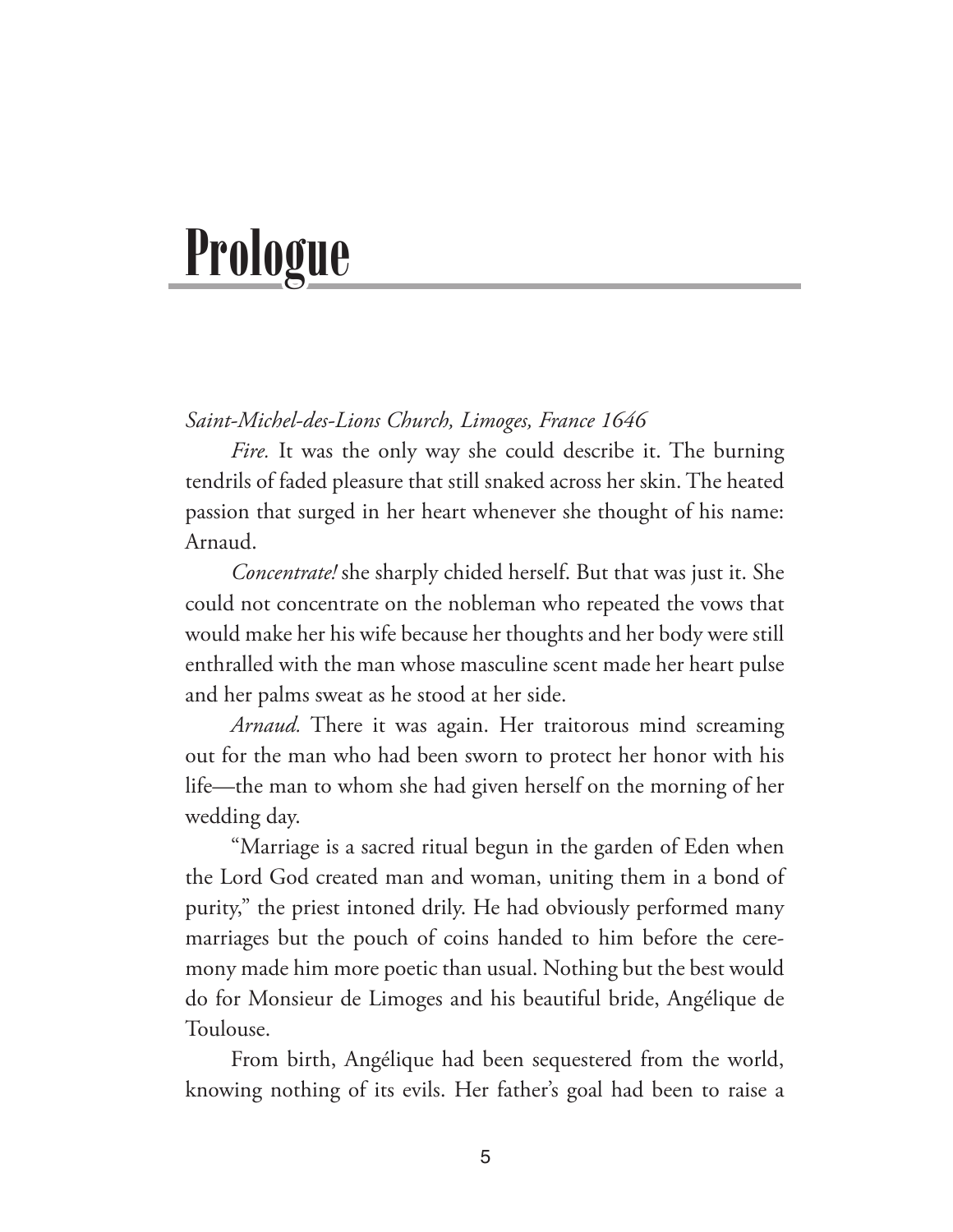perfect child. "You will be as good as an angel of God," he told her daily. Her childhood routine was dominated by prayer, domestic arts, and hearing the Scriptures read so that she also would be prepared to rear children worthy to join the heavenly choir.

Claude de Toulouse genuinely loved his daughter, this she knew beyond a shadow of doubt. He had showered her with affection since her birth, and his love had only grown more poignant when her mother had succumbed to an unnamed illness. His love demanded she rise to his high standards. The depth of his hatred for evil was a strong as the depth of his love, and Claude had repeatedly warned Angélique of the consequence for disgracing the family name: she would be cut off from her inheritance and would never see him again.

After her mother's death, Angélique began to seek the affection of friends. Her father's protective walls limited her options to the children who lived on the estate, one of whom was a young boy named Arnaud. Claude, a stern but fair man, had not discouraged the relationship because he truly wanted to make his daughter happy. The passing years had transformed friendship into romance, and on her sixteenth birthday Arnaud asked Angélique to become his wife.

Claude had firmly refused the match, considering it unsuitable despite his respect for Arnaud who, at twenty-five years of age, commanded his small band of men-at-arms on the estate. He did recognize, however, that the time had come for Angélique to marry and invited Jean-Philippe de Limoges, a recent widower, to his chateâu. Within weeks the match was set, and on her seventeenth birthday, Angélique left home for the first and final time.

Trusting in Arnaud's honor, Claude de Toulouse commissioned him to lead an armed party of men and his daughter to her waiting husband in Limoges. The two-week journey had been largely uneventful and, despite his best intentions, Arnaud found his ardent attraction to Angélique impossible to ignore. The tension had continued to build.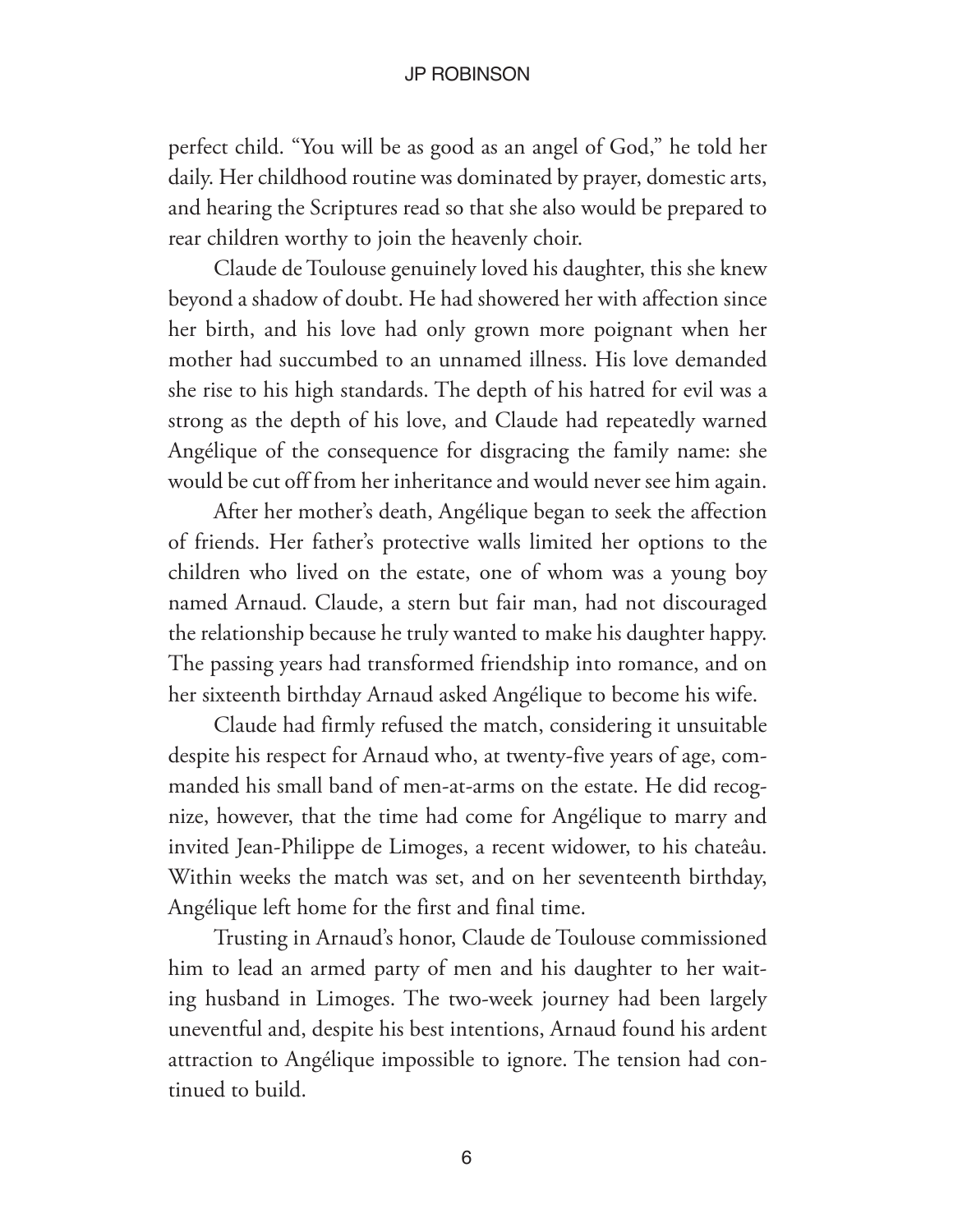"Therefore, shall a man leave both father and mother and shall cleave unto his wife. They two shall become one flesh," the priest continued.

Angélique barely registered his words but her pulse spiked as memories of the preceding hours flooded her mind. The rapidly building attraction between them had come to a head this morning when Arnaud had rapped on her door and entered without waiting on a response. He had come to escort her downstairs but Angélique, who expected to see her maid Marianne, wore nothing more than a thin shift. *Fire.* Heat had flooded her face, and she had turned away, groping at anything to preserve her modesty but it was too late.

Closing and locking the door firmly behind him, Arnaud closed the gap between them in two strides. "Please do not do this," he had begged, dropping to his knees.

"Do not throw away your happiness by marrying this-this old man when you know that you love me. Run away with me. Today. Now!"

"Arnaud, please do not make this more difficult than it already is," she had begged, misery written in every inch of her pale face. "Father will not let us marry."

He had risen to his feet, drawing her into the close embrace of his strong arms. "Kiss me," he had whispered. She had hesitated. A spark of rebellion kindled in her heart. *One kiss only. I am far from home and Father will never know.* Arnaud placed his face inches from her own.

"You were made for this," he whispered in her ear. *Just one kiss. I will not let him go any farther than a kiss.*

"No," she had tried to resist. "It is wrong."

"It is no sin. We love each other. If it were not so, why would God make you so beautiful?"

"Arnaud," she whispered her hands pressed against his broad, well-defined chest. "It is wrong. My father told me many times that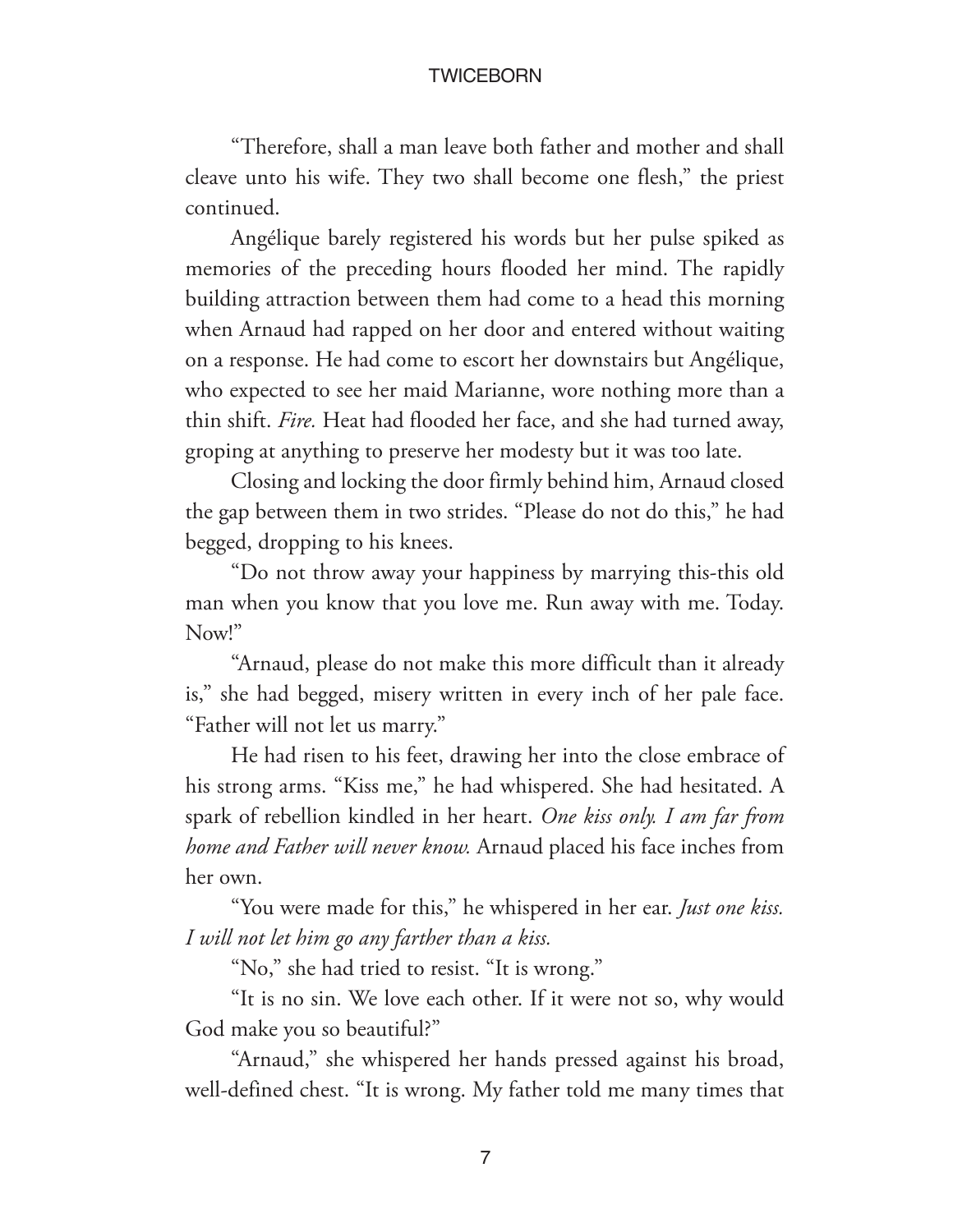to taste of pleasure without marriage is sin, and God will curse me for it. Besides… I am to be married today!" Her protest sounded weak even to herself and Arnaud pushed harder.

"Do you really think that a loving God who made your body and mine would punish us for loving each other? Angélique, my angel, *regarde-moi*. Am I evil because I desire you, because I need you? I crave the air you breathe, *mon amour*."

The force and the naked fervor behind his words made protests to melt away into a whirlwind of confusion. Was it true? Had she been wrong after all? Did God want her to be with this man, or would he condemn her infidelity and send her to hell? *Que Dieu m'en garde!* she had thought.

She had hesitated, and in that one moment of weakness, she knew that she could not resist him. She had leaned forward and pressed her lips against his, tasting the pleasure of what he offered. The shock of that first kiss condemned her to the inferno that suddenly raged throughout her entire being. *Fire.* She was consumed by it and by a ravenous hunger for the man who had kindled the flame.

"And do you, Angélique de Toulouse, know of anything that would hinder your union with this worthy man? Do you accept the hand of the esteemed Monsieur Jean-Philippe de Limoges in marriage, vowing to be faithful unto him until death?"

She heard the priest but, for a moment, she could not answer. She felt Arnaud stiffen, heard the swift intake of his breath. To lie in the name of God was to condemn her soul to the pits of hell for eternity. But to confess was to disgrace herself and her family name. She would be cut off from her father forever! She weighed the options in her head for only a brief moment. All eyes, except Arnaud's, were on her. She could see the puzzled expressions of the villagers who gathered for the celebration. They were wondering why this devout woman would hesitate to accept the hand of a man as kind as Monsieur de Limoges.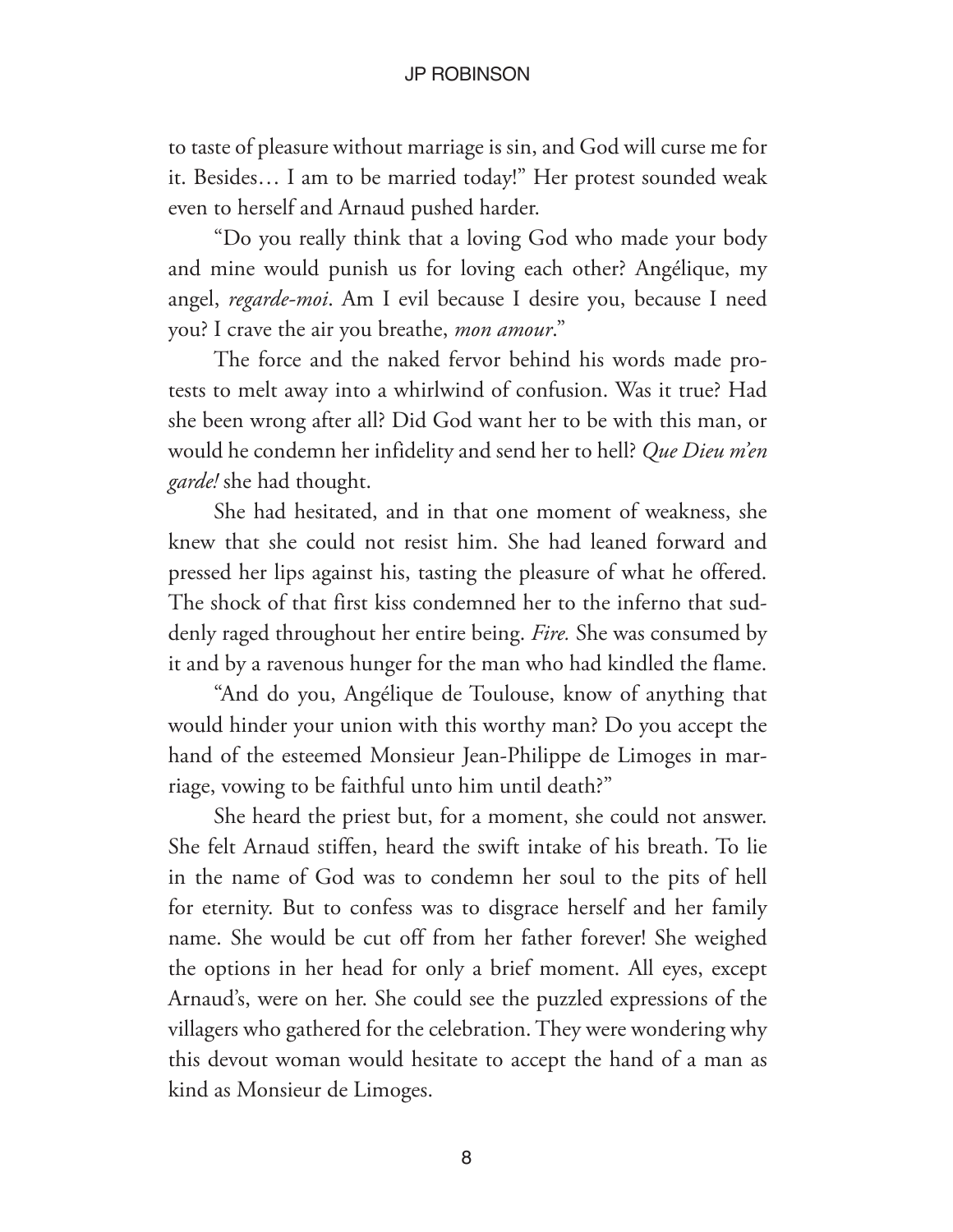Some subtle intuition caused Angélique to glance at her promised husband. His steady gaze lingered on her face for a moment and then passed over to Arnaud who still examined the cracks in the floor of Saint-Michel-des-Lions. *He suspects.* Her face flushed crimson with heat as Jean-Philippe opened his mouth to speak.

"Is there anything you wish to say, my dear?"

She could delay no longer. In her passion, she had eaten of the forbidden fruit; already her soul was being tortured by guilt. Perhaps the flames of hell were licking at the ground underneath her feet even now. Fires above and fire below—she was condemned.

She turned to the priest. "Yes. Before God, I swear that I have nothing to confess. I will honor him and be true to him until my last breath. This I vow before God and His holy saints."

"Then in the name of the Father and the Son and the Holy Ghost, I pronounce you both husband and wife."

There. It was done. *No.* Angélique immediately rejected the thought. *This is only beginning.* She had betrayed her husband and sworn falsely by God to hide the shame of her failure. The candles on the altar danced, and inside each one she imagined she saw a demon, an angel who like her had fallen from righteousness, writhing with delight at the torment she would endure from this moment on.

She groaned inwardly as she locked arms with her husband and turned to smile prettily toward the cheering onlookers.

"May you be fruitful. May your conception be multiplied and blessed of the Lord," the priest chanted, quoting from the book of Genesis as groom and bride exited the chapel. Angélique's eyes slid to Arnaud, whose gaze finally lifted to meet hers. What she saw in his eyes made her heart tremble. Arnaud, the man sworn to protect her life and honor, had done the unthinkable.

Like a serpent he had slid into the purity of her Eden and seduced his master's daughter. His eyes were those of a man haunted by personal failure. *Yes*, Angélique thought. *Fire rages uncontrollably*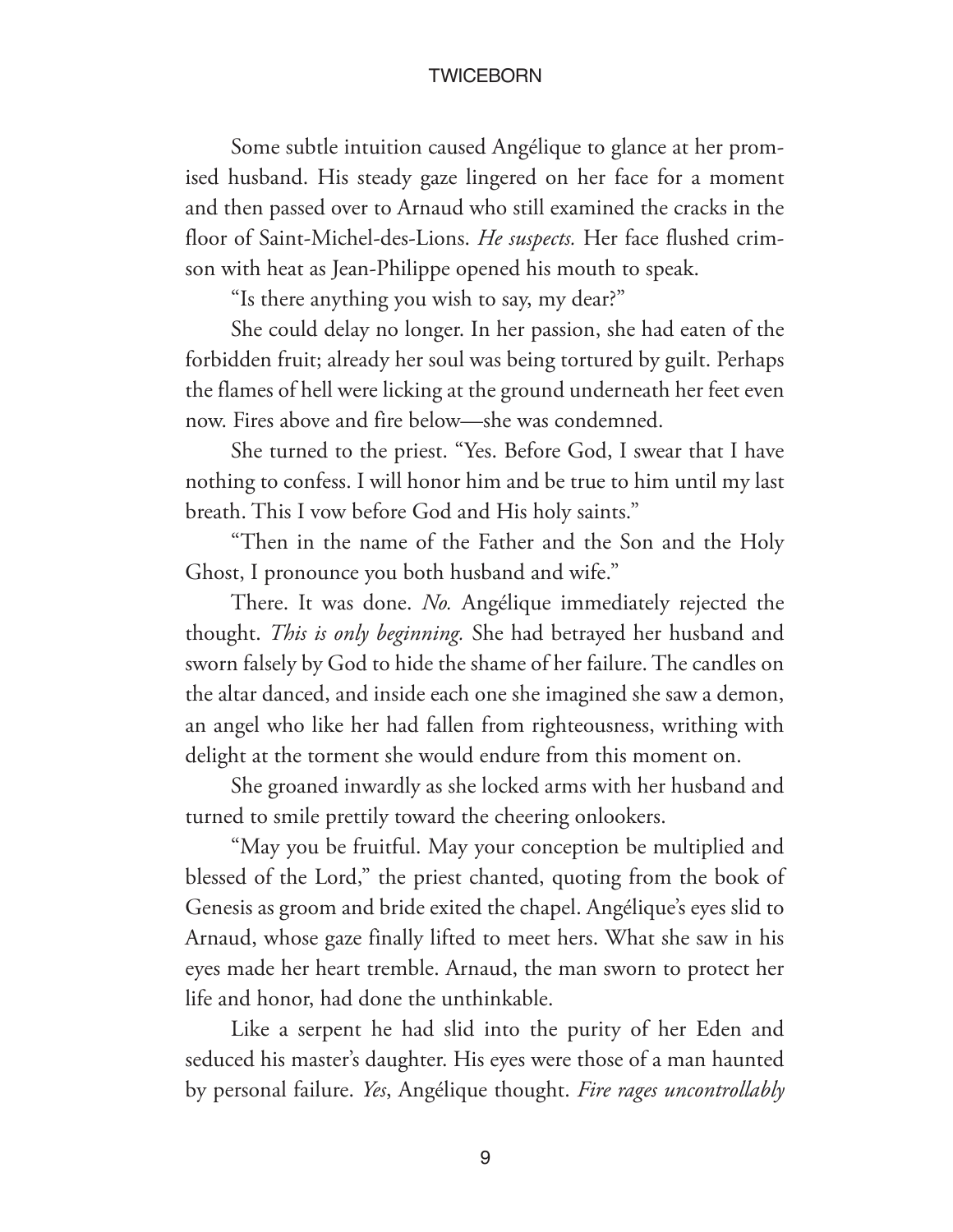*within us and all around us. And how many will fall victim to the pyre that we ourselves have ignited?* 



Jean-Philippe de Limoges eyed his wife carefully as the bells on the cathedral celebrated his union. He had planned their wedding night with great care, but no bells rang in his heart tonight. A widower whose wife had been taken while giving life to their first child, he had prayed for a long time before deciding to marry again.

Jean-Philippe had only approached Claude de Toulouse requesting his daughter's hand because he had been assured of her piety and devotion. Although he was more than twenty years older than Angélique, he had wealth and good health at his disposal.

He clenched his teeth and slammed his fist against the small table, causing an empty goblet of wine to clatter to the floor. *Why, God, why? I ask for a wife to give me the children I never had and you give me a whore?* He had spoken with Angélique privately to confirm his suspicions and, overcome with guilt and shame, the young woman quickly confessed. Arnaud had already crossed the river Vienne and disappeared into the darkness, as de Limoges had learned after dispatching a servant to make discreet enquiries.

"Just like a snake!" de Limoges muttered. "Defile a woman and run for cover when her husband comes to even the score." A part of his heart ached with the betrayal but another part of him felt an odd sense of compassion. He understood her weakness. Sheltered, and travelling alone with a handsome rogue. What woman would not struggle?

He winced. Struggle, yes. Give in—that was the part that he could not accept. And on the morning of their wedding? He clenched his fist again and stood silent despite the storm that raged in his heart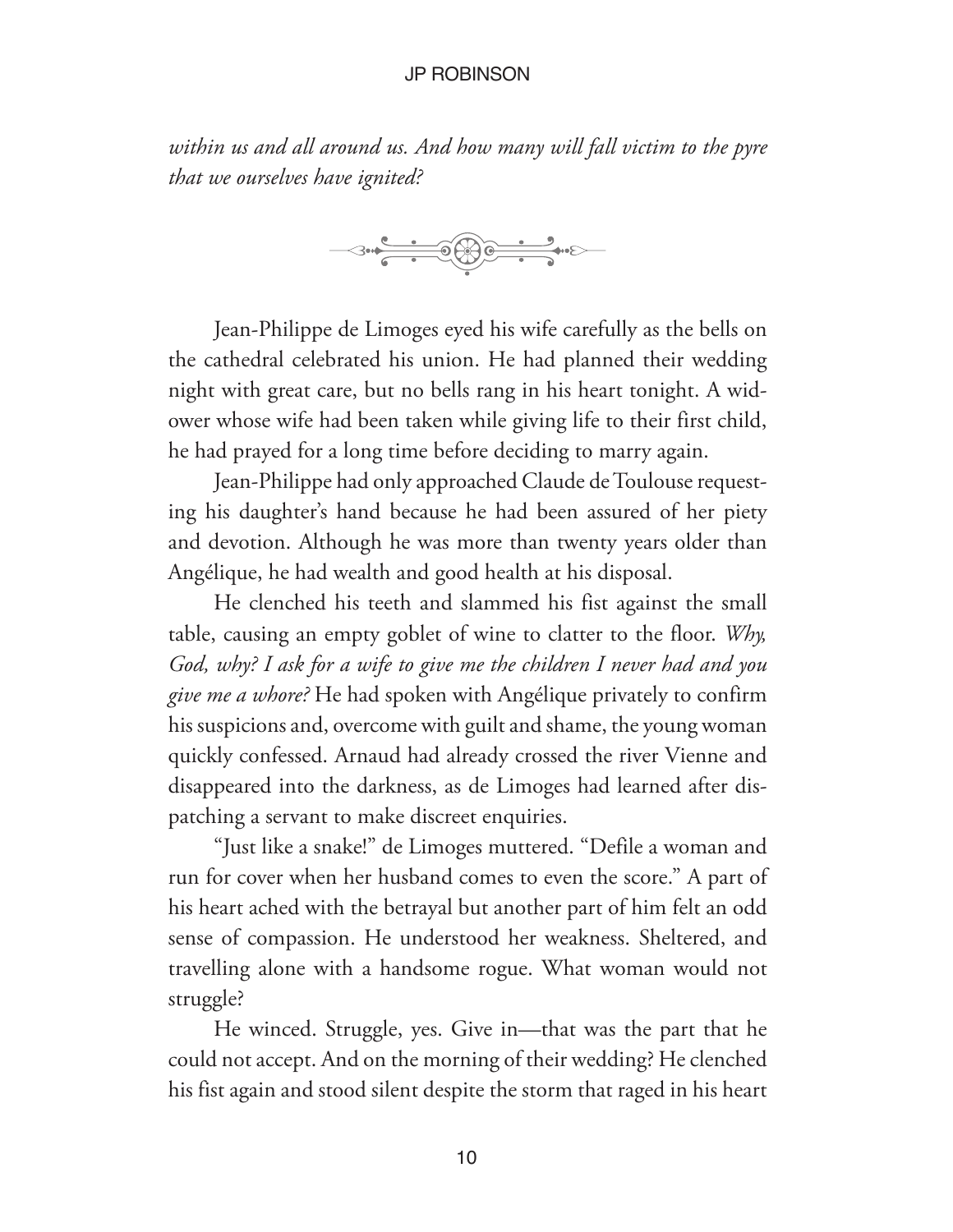as he weighed his options. A public accusation would bring disgrace upon his wife and himself that would last the rest of their days. Any child born in the near future would live under the shadow of an illegitimate birth—a fate that he would not wish upon anyone.

*And what of my duty to God?* Above all things, de Limoges sought to live as an example of Christian charity. While he did not excuse Angélique for her sin, he knew that to accuse her publicly would be to condemn her to poverty at best and death at the worst. He still felt partially responsible for the death of his first wife and child. To have the weight of another loss upon his shoulders, particularly one so young, would be too much.

De Limoges glanced toward the bedchamber where Angélique lay still, her face pale and shoulders heaving with silent sobs. He sighed deeply as he slowly walked toward her.

"I will not ask why it happened or threaten you with public disgrace," he said. Her shoulders stopped quivering at the words and Angélique looked up at him, eyes wide with wonder.

He continued. "If there is a child from your union, I will raise it as my own."

The tears started again but this time they were tears of gratitude. "What kind of man are you?" Angélique breathed. "Why would you show me such kindness? I do not deserve it."

"That is true." De Limoges did not hesitate to agree. He was no saint and his own heart was still bleeding. "But there are higher laws, higher graces to which God expects us to aspire even when we do not see the meaning of the circumstances that confront us. Perhaps it is my purpose to teach this to you."

Angélique sat up and tentatively touched her husband's cheek, expecting him to flinch and draw back with revulsion. He stayed still—so perfectly still for a moment she wondered if he was carved out of marble. *But this is no man of stone*, she thought. *His heart feels and he understands. He forgives me!*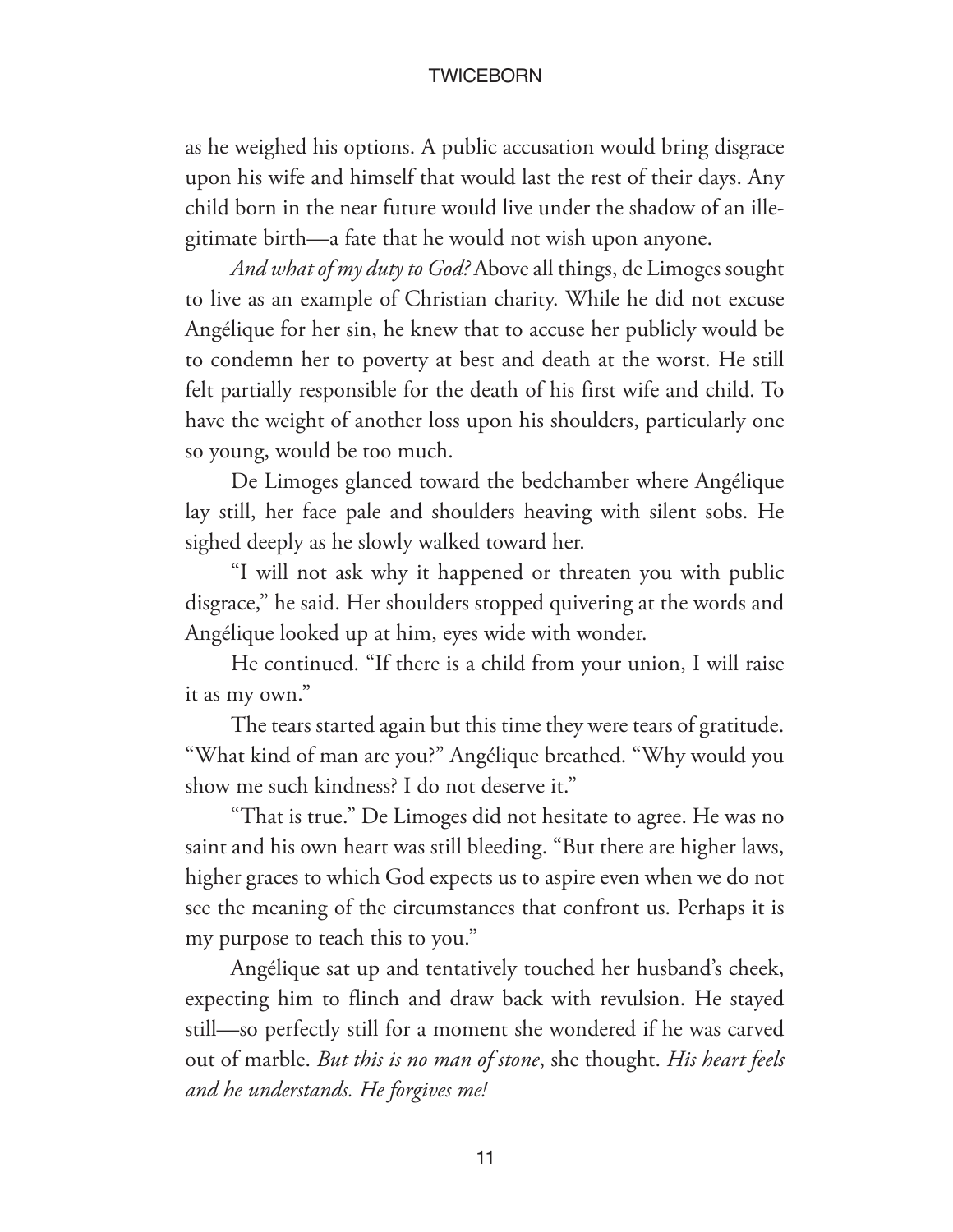Gratitude washed over her like a wave, sweeping her away in its path. "Husband." She breathed, her voice hoarse from sudden desire. De Limoges looked up at her, detecting the change in tone. "I need to be clean. I need you to make me *your* wife." She touched him again, laying a small pale hand on his chest. "Please take me as I am and make me your own."

De Limoges felt something wet on the back of his hand. Startled, he realized that it was the flow of his own tears. Something broke within him and, at that moment, he realized that he also needed to make her his wife. His needs were not physical but spiritual: he understood that God had brought them together and it was his responsibility to let no man put them asunder. An ember of forgiving love began to expand in warm glowing rays across his chest. He gently, hesitantly pressed his lips to Angélique's and she eagerly responded. Without another word, he reached for his wife and took her in his arms.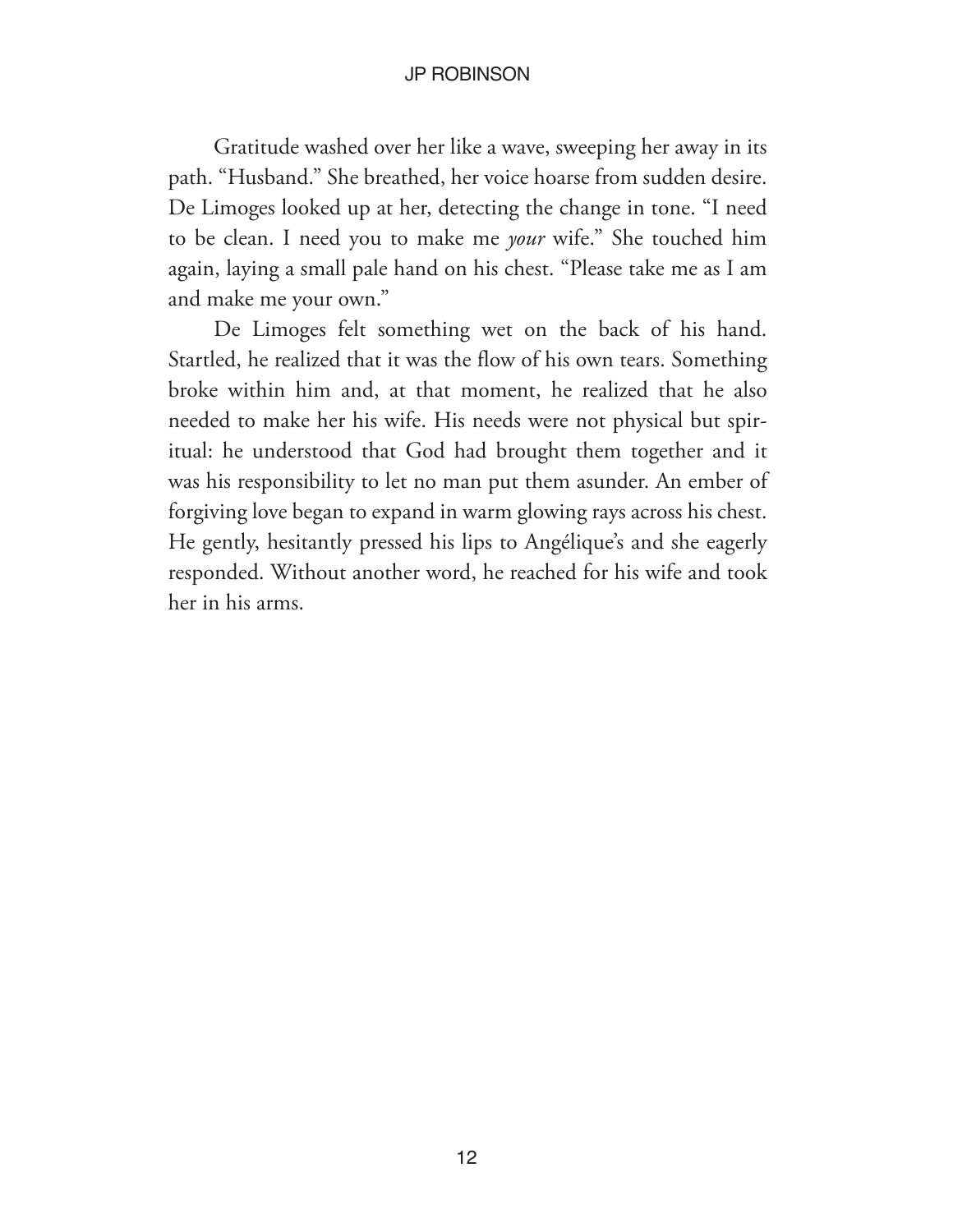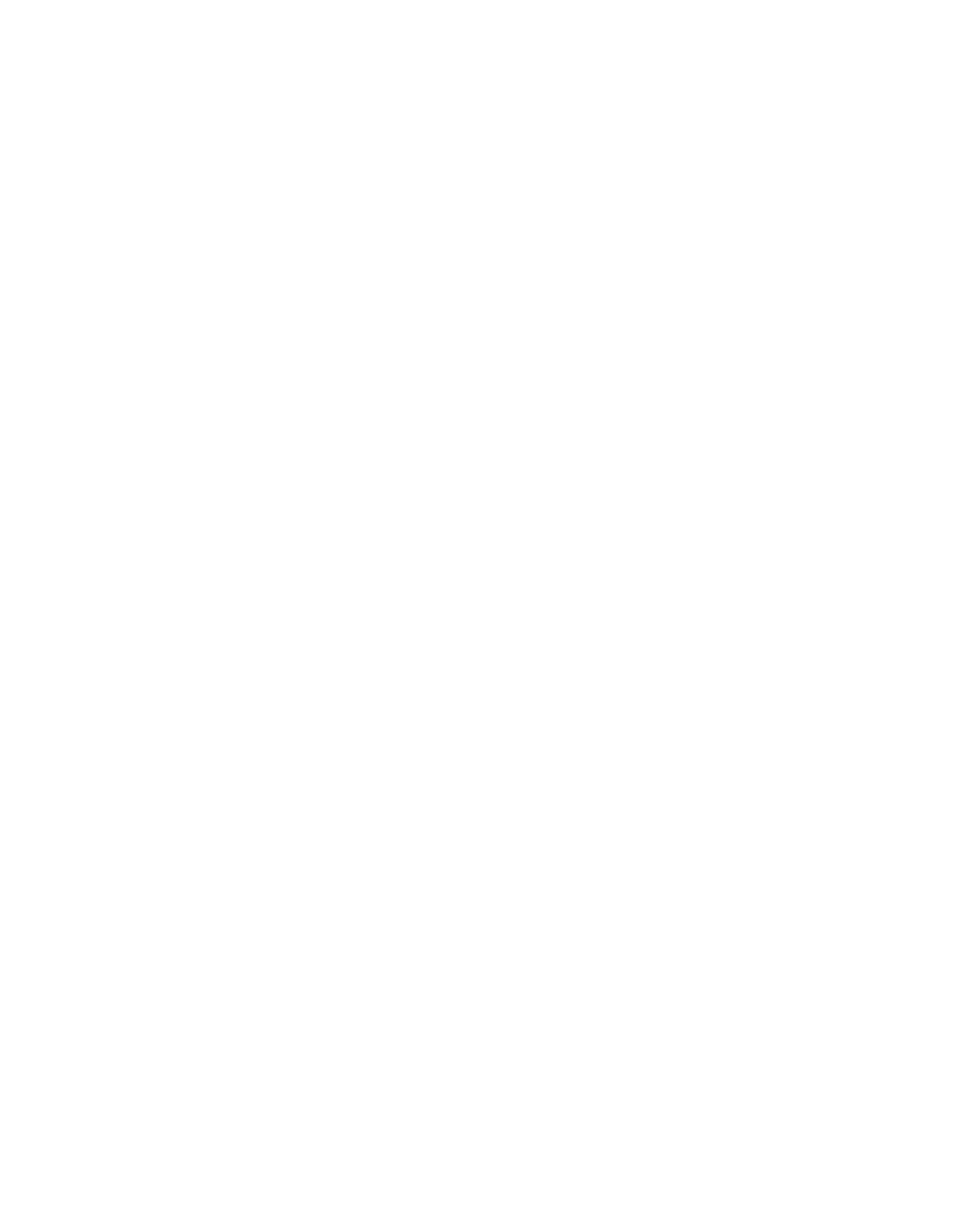## Chapter 1

*Château de Limoges, France, September 1671 Twenty-five years later*

"Irresponsible jackal!"

Auburn-haired and muscular, Cardinal Hugo de Limoges hurled the insult from between clenched teeth as Antoine-his slender, yellow-haired twin-edged his Arabian warhorse past his own Cheval de Mérens.

"Prehistoric priest!" Antoine retorted, his twenty-five-year-old face split by a mocking grin. As the open gate that led to the courtyard of the family château of Limoges drew near, he balanced himself precariously in the stirrups. Spying his mother's anxious face among the gathering crowd of servants and curious spectators, Antoine's grin grew even wider.

He placed his palms on the pommel of his saddle, feeling the iron muscles of his horse clenching and releasing underneath him. His breathing became focused as he realized that he was risking his life at this moment, risking it for no other reason than to prove that *he* could do something his brother Hugo could not do. *What better reason could there be than that?* Antoine thought. He swung his legs wide of the stirrups, planted them on the saddle and slowly lifted his body into a crouched position.

A startled gasp rose in unison as the crowd of onlookers realized what he was doing and began to shout and point. Antoine did not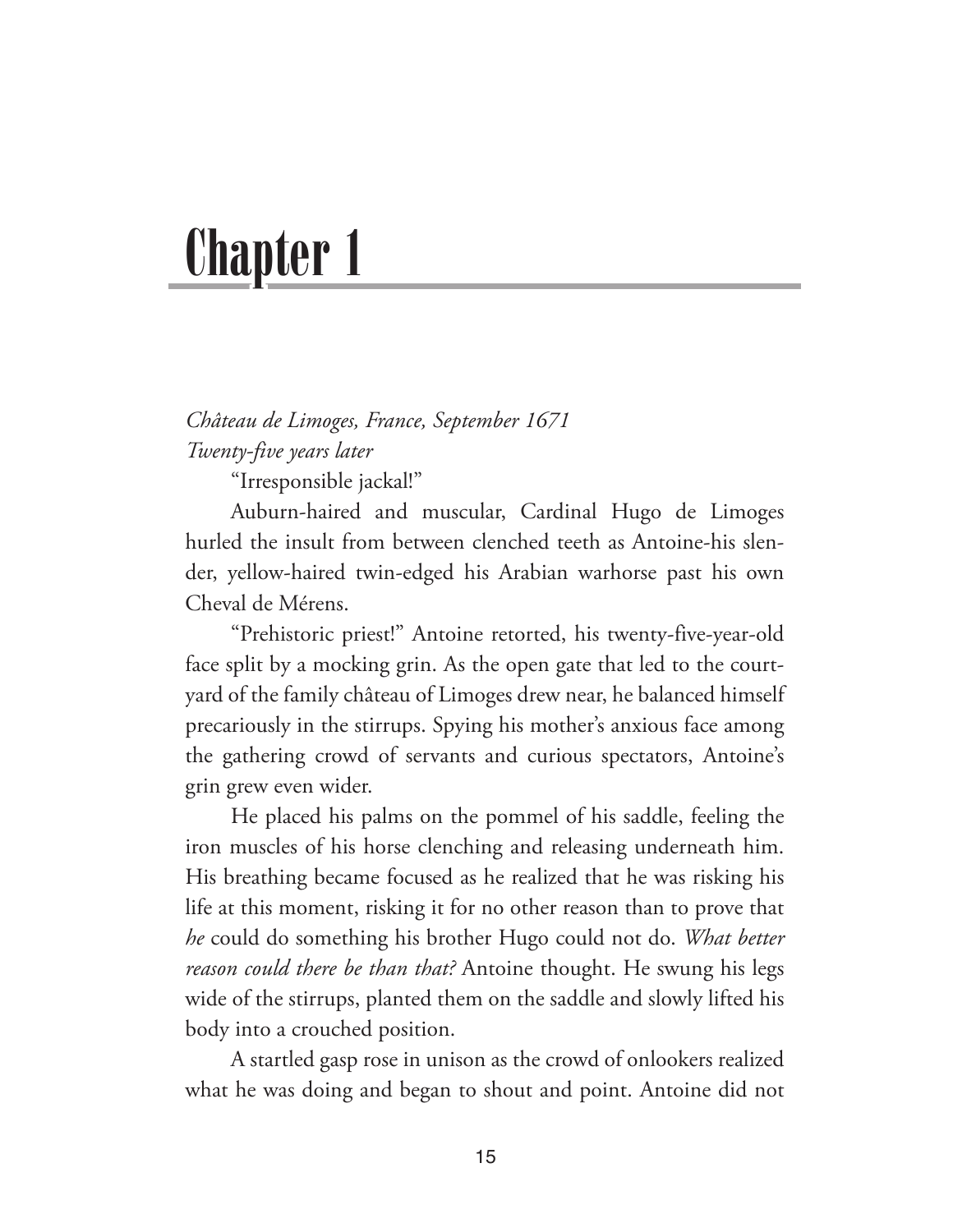dare look at his mother now. He slowly continued to rise until he stood fully upright, his horse still galloping at full speed below him, the reins held loosely in his right hand.

"Easy, *Bouclier*," he muttered quietly to his horse. "No need to have my brains spilled out on the ground today after surviving five years of war in the Netherlands!" The horse seemed to understand his master's words and smoothened out his gait. The crowd saw the direction in which Antoine was headed and wisely scattered into two groups, giving him clear access to the wide stairs that welcomed visitors to the château.

Then the moment came.

Antoine bunched the muscles of his legs together and, with a leap that seemed almost superhuman from the viewpoint of those on the ground, he gracefully executed a tumble he had learned from a *jongleur* who had traveled with him to war. Flipping twice in the air, Antoine blew a kiss toward his mother and landed perfectly balanced once again on the back of his still-moving animal, his feet firmly planted on the slippery saddle.

As the crowd roared its approval and his mother shrieked in terror, Antoine jerked on the reins, causing Bouclier to come to a shuddering sudden stop. Antoine turned, laughing now, to see how Hugo was doing.

Not to be outdone, the dark-haired twin flexed his muscles and shakily tried to ease himself out of the stirrups. "*Allez, allez Bleuet*," he grunted to his mount but the horse apparently did not understand. It only shook its head and continued its uneven gait. Hugo swayed dramatically to the right side of his mount and grabbed desperately at the pommel.

The horse, not understanding this strange distribution of weight, reared unexpectedly, dashing Hugo's hopes of remaining in the saddle. The large twin crashed onto the cobblestones that formed the large circular courtyard at the base of the wide steps. Antoine's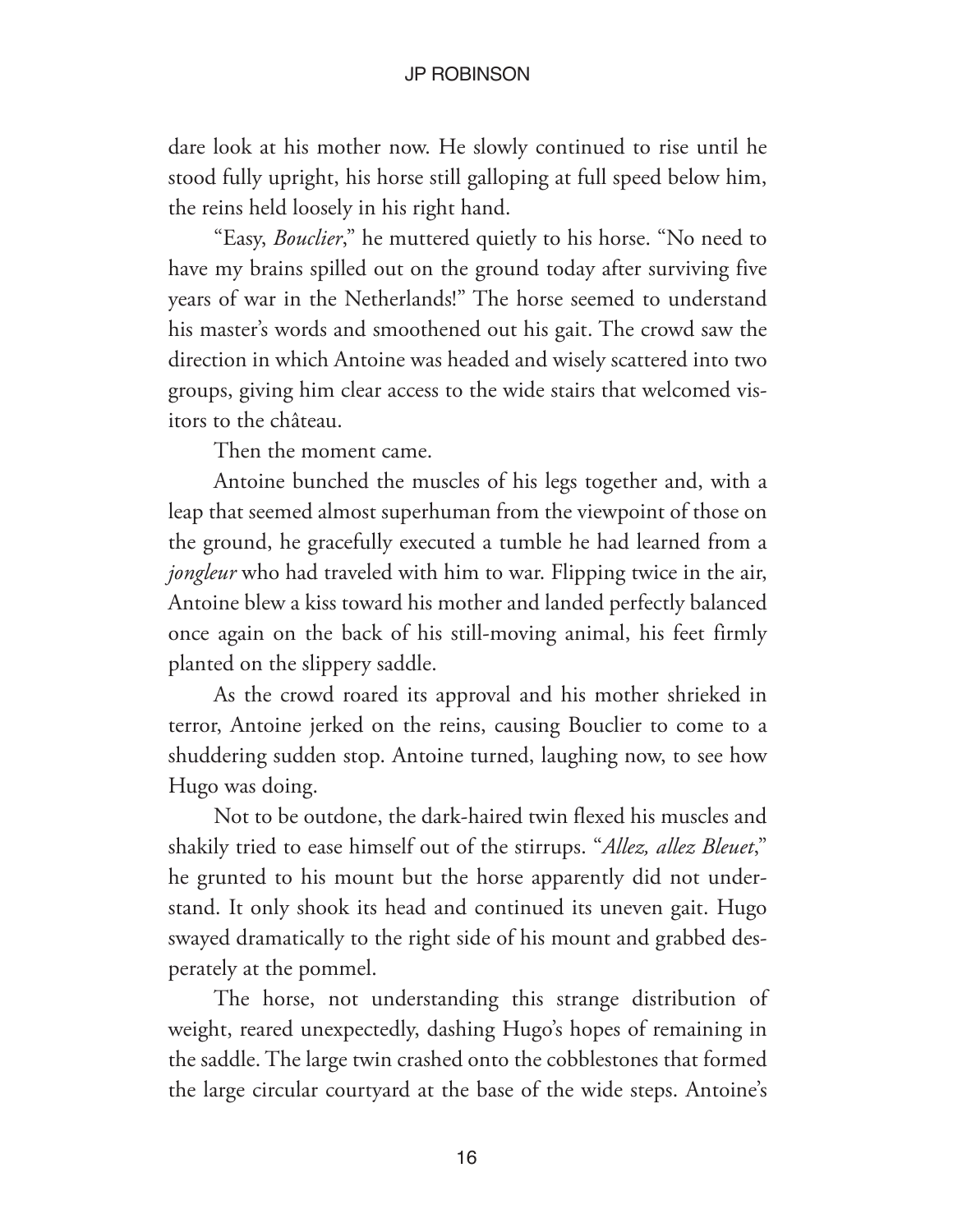mocking grin was replaced by outright peals of laughter. And he was not alone.

The crowd, while not wishing to disrespect the son of their master Jean-Philippe de Limoges, hid smiles, winks and muted laughter behind weather-beaten hands while averting their eyes from the embarrassed and infuriated man who lay sprawled on the stones with nothing damaged but his pride.

The fair-haired twin smiled down at his brother. "How's the view from down there?"

Hugo staggered to his feet, furious. "One day, brother… " he began but was interrupted by a female voice—his mother's voice.

"Oh, my son, are you alright? Nothing broken, I hope!" Angélique was at his side, inspecting him as she had whenever he hurt himself as a child.

"Mother!" he snapped. Angélique jerked back, startled by his angry tone. Hugo softened visibly. "I'm sorry mother. It is just that I am not a boy anymore. I am a man now!"

Antoine swung down from the saddle in one fluid motion. "Hmmm… yes, a man. You know, Hugo, there's a saying that a man never stands taller than when he is on his knees. You, my pious priest, have outdone yourself: you've landed on your back!"

"Antoine"—his mother turned to him furiously— "*mais qu'est-ce qui t'as pris?* What were you thinking? You could have been killed and your brother hurt!"

Angélique began to scold her son but got no further as he gathered her into his arms and lifted her, squealing, across the threshold to where his father, Jean-Philippe de Limoges, waited, eyes glittering with pride at the man who stood before him. Now nearing seventy years old, Jean-Philippe still stood tall and slender, his silver hair containing faint traces of the yellow from his youth. Antoine was the mirror of his father, complete with the rather unusual yellow hair, sky-blue eyes and slight but muscular frame. Hugo, however, did not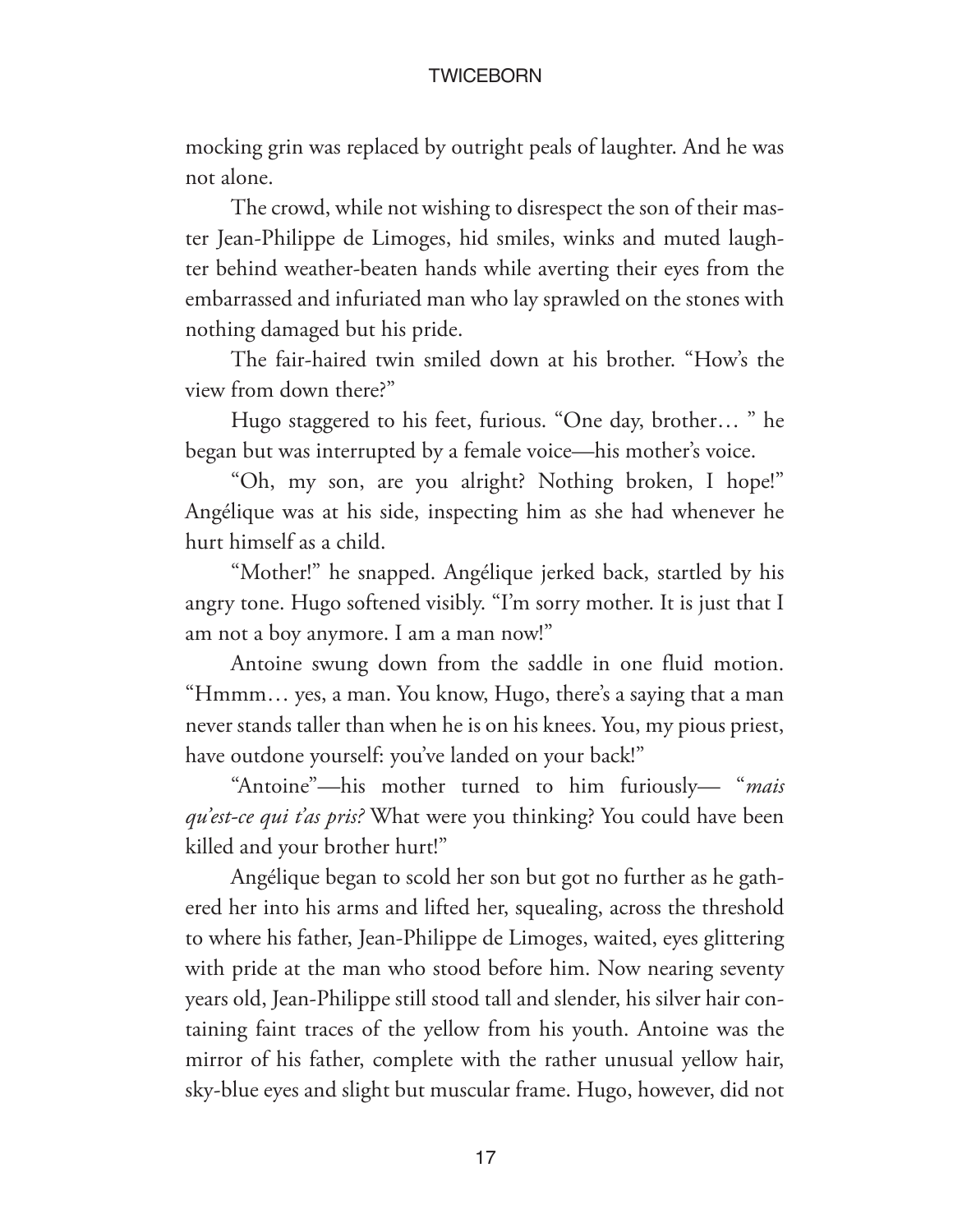resemble Jean-Philippe in appearance or in nature and the unspoken differences rankled him.

While Angélique called both boys "son," both husband and wife recognized that the priest's words had indeed come to pass though not in the way he had intended. Angélique had indeed conceived but, in a rare twist of fate, Arnaud had fathered Hugo in the morning and de Limoges had engendered Antoine in the evening.

The villagers believed she was blessed. She had borne not only twins but twin *sons*. They thought that God was finally rewarding Jean-Philippe for his piety but he knew that God was testing his faith to its limits. For while Angélique was indeed mother to both boys, he knew that he was the father of only one: Antoine.

Privately, he had gone to his wife's side the night of the twins' birth. She had lain sweaty and panting in the middle of crumpled sheets still stained with traces of bright blood. De Limoges contemplated the scene for a moment before speaking. One child with fair hair like himself, the other with dark hair like Arnaud. "So," Angélique had wheezed at last, "I have been fruitful."

"Yes." It was all he could say. "Yes." A passive acceptance of reality, not a word of joy and anticipation. A word that symbolized his willingness to take up the cross that he did not feel he rightly deserved. *Why God?* He had forgiven his wife's transgression, but now he would be reminded of her infidelity every day by being forced to raise a child that was not his own—a child who did not even resemble him!

"Yes," he said again.

Maternal love had stricken a stab of fear into Angélique's heart.

"You will not send him away? You will keep your word?" she had anxiously asked.

"Yes."

And then he had left.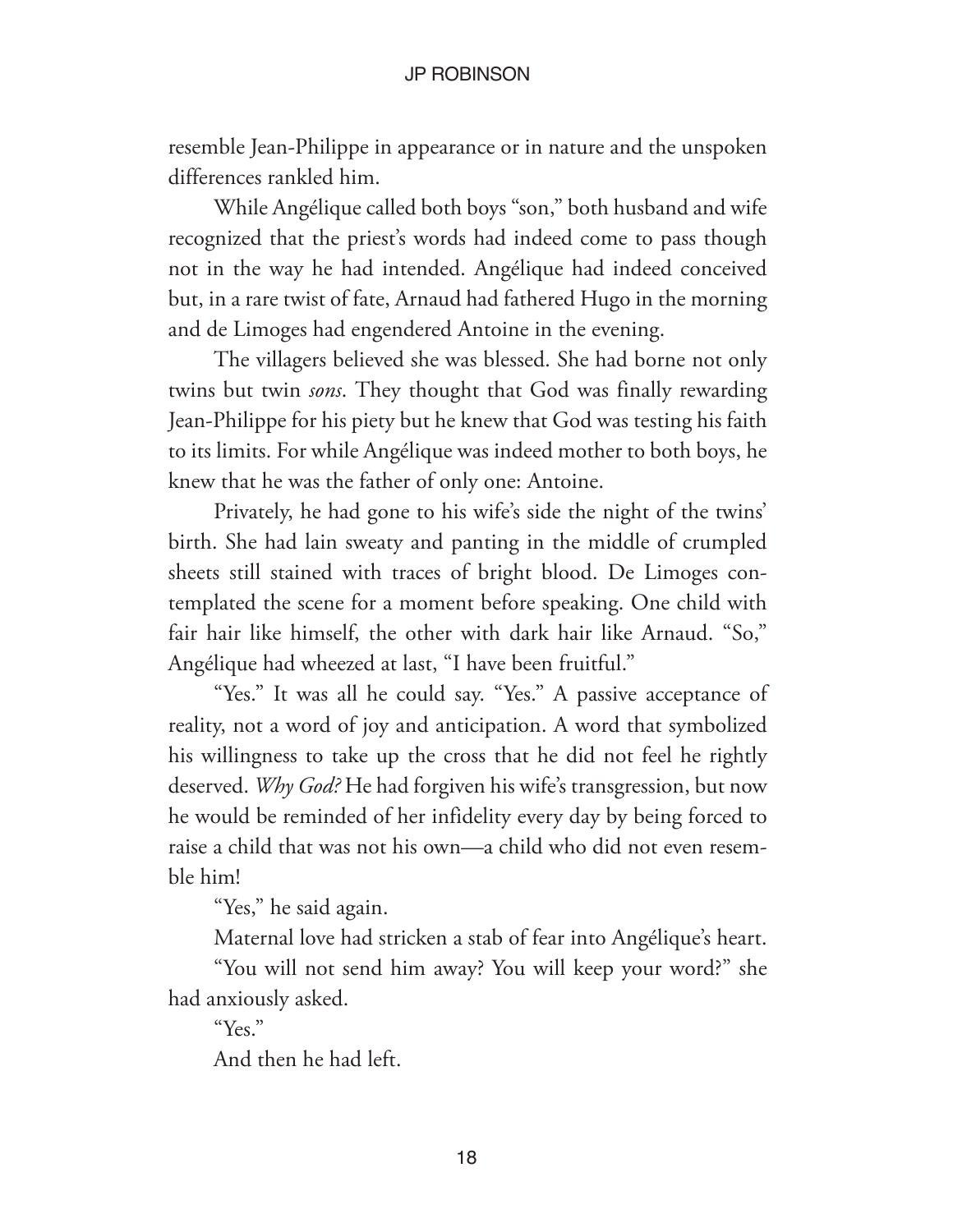The effort it had taken to say that one word of committal had nearly sapped his strength, but it was nothing when compared to the effort and self-control that it took to raise a son that was not *his* son.

Jean-Philippe reminded himself daily that the boy was not to blame for the circumstances of his birth and that he should focus on his good qualities. Hugo had a strong interest in taking up the cloth, in part because he wanted to gain Jean-Philippe's approval. His interest in religion was greater than Antoine's, but to Jean-Philippe, it seemed that the boy was interested in knowing *about* God but not in *knowing God*. Religion was a source of power to Hugo, an exhilarating force that could give him the ability to control his fellow man, not a living experience as far as Jean-Philippe could tell. *And that*, he thought, *makes all the difference in the world.* 

As Antoine stood before him now, however, he felt that he was indeed truly blessed. At twenty-five, his son had distinguished himself in the king's service and had been deemed worthy of receiving the rank of *capitaine*. As a boy, Antoine's slight build had made him the victim of Hugo's merciless bullying. At first, Jean-Philippe had spoken to Hugo and urged him not to use his greater size to intimidate Antoine, but he soon noticed that the continued altercations with Hugo hardened Antoine and made him push himself to succeed.

When Antoine began military training as a cadet, he easily surpassed the other students in athletic ability, mental capacity to grasp military concepts and good looks. The former, Jean-Philippe attributed to the boy's desire to compete with his brother; the latter he attributed to himself.

"*Entrez vous deux!*" he boomed. "*Antoine, embrasse-moi!*" Within a moment, he held his son in his arms and then at arm's length as he inspected him again.

"How are you, Father?" Antoine could barely speak beneath the crush of his father's embrace. "I am old, my son!" his father cheer-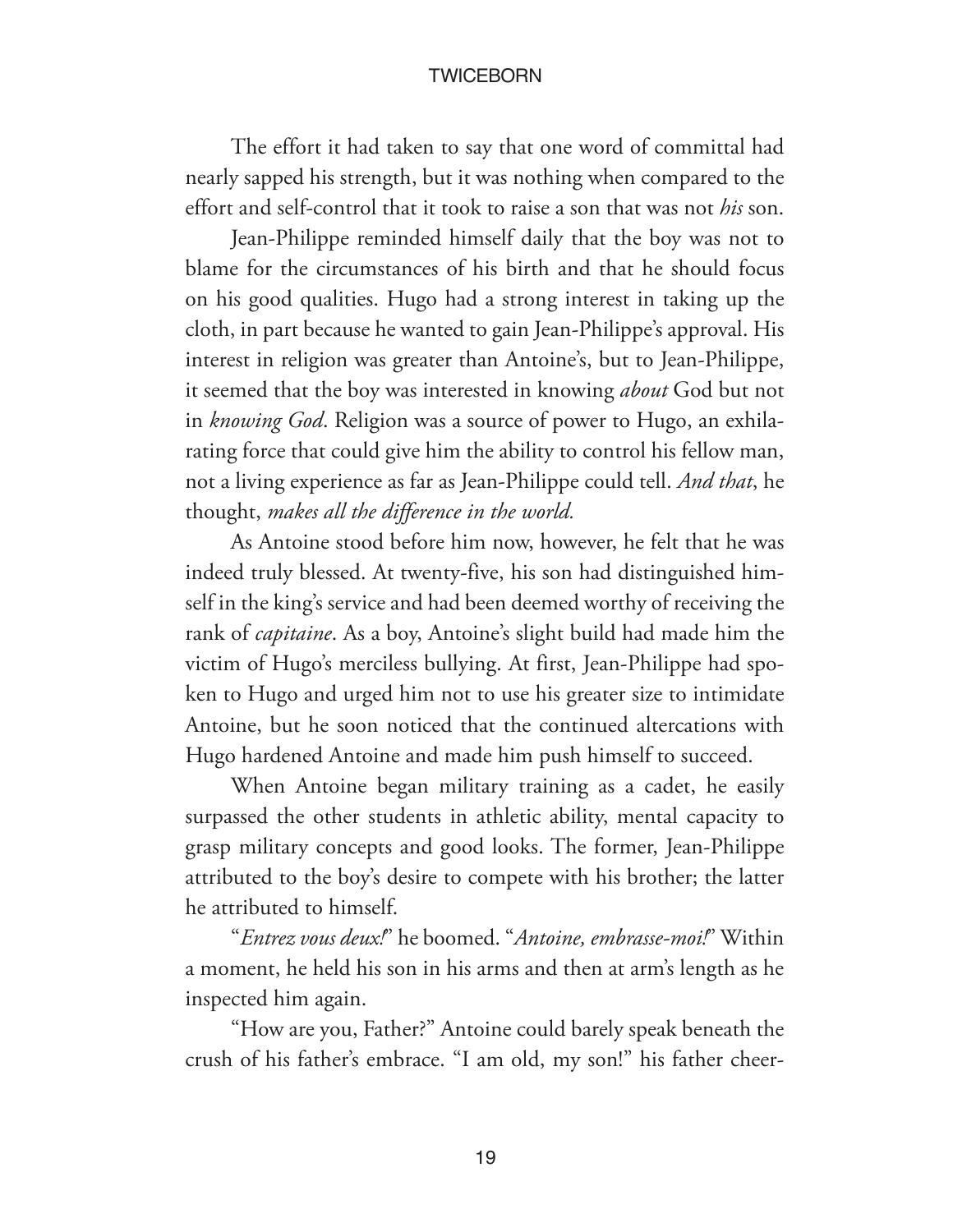fully replied. "I am an old man who has developed a weak heart but the sight of you brings new life to me."

"You see, Angélique?" He turned to his wife. "Five years away at war and our son returns to us with a hero's courage and with a hero's face!"

His wife smiled demurely. "You mean a face like yours?"

"But of course!" he replied with a wide smile. "Where else could such rugged handsomeness have come from?" During this lighthearted exchange Hugo stood silent, still fuming over his humbling entrance.

"Hello, Father," he finally said.

"Ah! Hugo! Welcome home. It is good to see you after—how long has it been— three years since you left us?" No matter how much he tried, Jean-Philippe could not bring himself to call Hugo *son*. He shook his hand firmly but with reserve.

"It has been seven years, Father," Hugo replied. "Four in Rome and three with the king."

"Ah yes." De Limoges stepped back. "Forgive an old man for his poor memory."

Before Hugo could respond Georges, the head steward, coughed discreetly. "*Pardonnez-moi, monsieur*, but dinner will shortly be ready. Perhaps the gentlemen would like to… ahem"—he eyed Hugo's stained garments disdainfully—"refresh themselves before dining?"

"Why, yes, of course, Georges," Angélique said, gracefully laying her hand on Hugo's shoulder. "Go, refresh yourselves, my sons, and then join us in the *salle à dîner*. We anxiously wait to hear all of that has happened in your years away. Your letters were like our cook's creations. While we enjoyed them, each one has only served to whet our appetite for more." Dismissing them both with a wave of her hand, she caught her husband by the sleeve as he too turned to leave the foyer. "My husband, a moment please." When her sons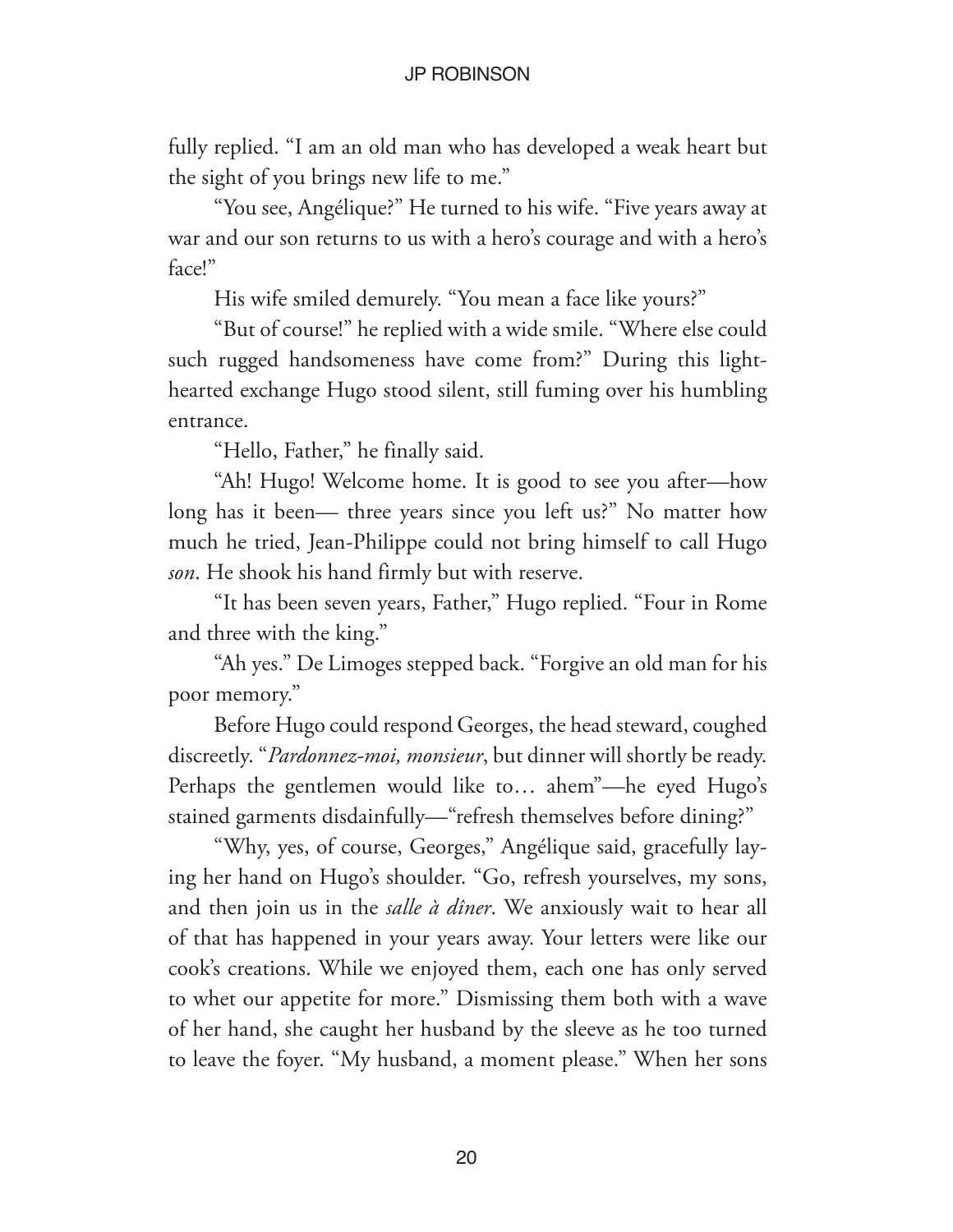were out of hearing range and she was certain that she was alone, she turned to him.

"Jean-Philippe, since they were children Antoine and Hugo have fought a bitter war, each seeking to gain first place in your heart. Now that they are home I am worried that this rivalry will only get worse."

De Limoges eyed his wife carefully. "What do you want me to do about it?"

She hesitated, knowing that what she was about to ask would cut him to the soul, but then plunged ahead. "Is there not room enough in your heart to love both equally?"

Her husband staggered back as though she had struck him.

"What madness are you asking of me?" he hissed. "Is it not enough that for twenty-five years I have raised and sheltered one who is not my own? Without a word of complaint? All that you have asked of me for him I have done! Since his return, I have felt such pains in my chest."

Angélique hesitated, knowing that a year ago the village physician had sternly warned her husband against becoming nervous or upset. "Too much excitement might be fatal," he had warned. She felt that this was one of the times she had to ignore the doctor's advice.

"You have done much but I am asking for a little more. Show him more love. Call him your son."

"Never!" Limoges was trying very hard to keep his voice from rising, but temper colored his cheeks and flashed from his normally placid eyes. "I will not share what is Antoine's with a boy who is no more than a bast—"

"Don't!" Angélique cried out, placing her hand over her husband's mouth. "Do not call him that. I know what you have dealt with. I love and respect you for it. But can you not see that this rivalry will tear our family apart? Though you don't speak of it, your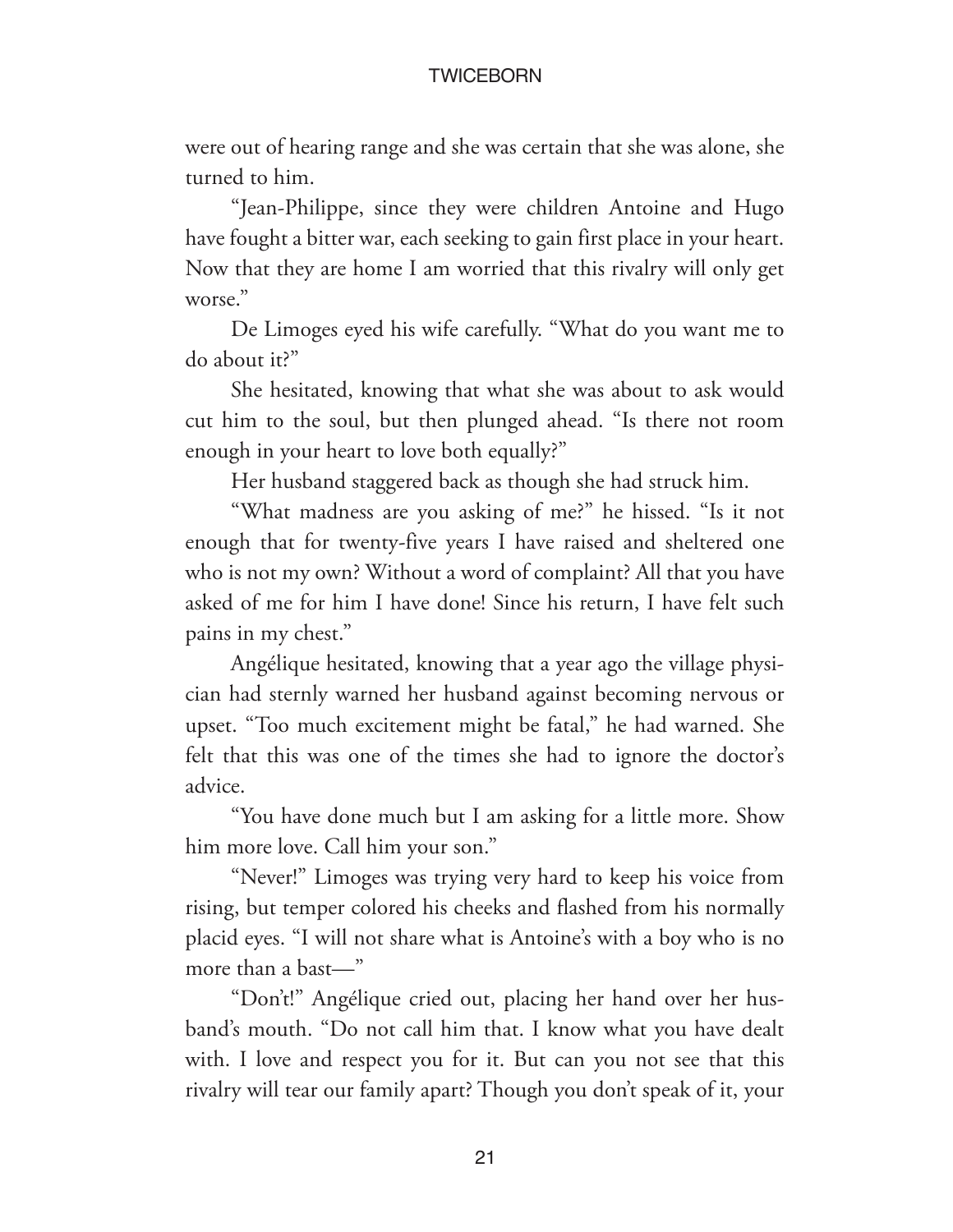favoritism is only too plain to those who have eyes to see. It has already begun to destroy us!"

De Limoges had ripped her hand away and turned his back to her while she was speaking. When he faced her again, his expression was flat and his eyes were coldly accusing. "*Non*, Angélique, you are wrong. It is not *I* who have destroyed us." He swept past her without another word and stormed to stairs.

Angélique covered her face with her hands. In all her marriage, she had never heard Jean-Philippe speak so harshly. The fact that she knew his words were true hurt her more than any physical blow ever could have done. Twenty-five years later she was still paying the price for her sin.

She swayed briefly, catching herself on the edge of a nearby divan. Two identical pillars surrounded the chair at her side. A humorless smile twisted her lips at the irony of the image. A woman standing between two pillars. A mother caught between her two sons with conflicting loyalties to both of them and to her husband. *Je ne suis pas assez forte! I'm not strong enough for this*, she thought. A dull ache had begun to hammer at the back of her skull, and now its heat spread throughout her head.

"May God have mercy on us all," she moaned. "*Why?*"



"*Why!*"

Hugo's face was purple with rage as he dashed the ornately carved candelabra to the lush carpet. He spit out a curse as he hurriedly stamped out the small flames. He glanced around quickly to make sure that no servants were within hearing range. Hugo had purchased a cardinalship and was endorsed by King Louis of France himself. It would not do for anyone to hear him utter profanity.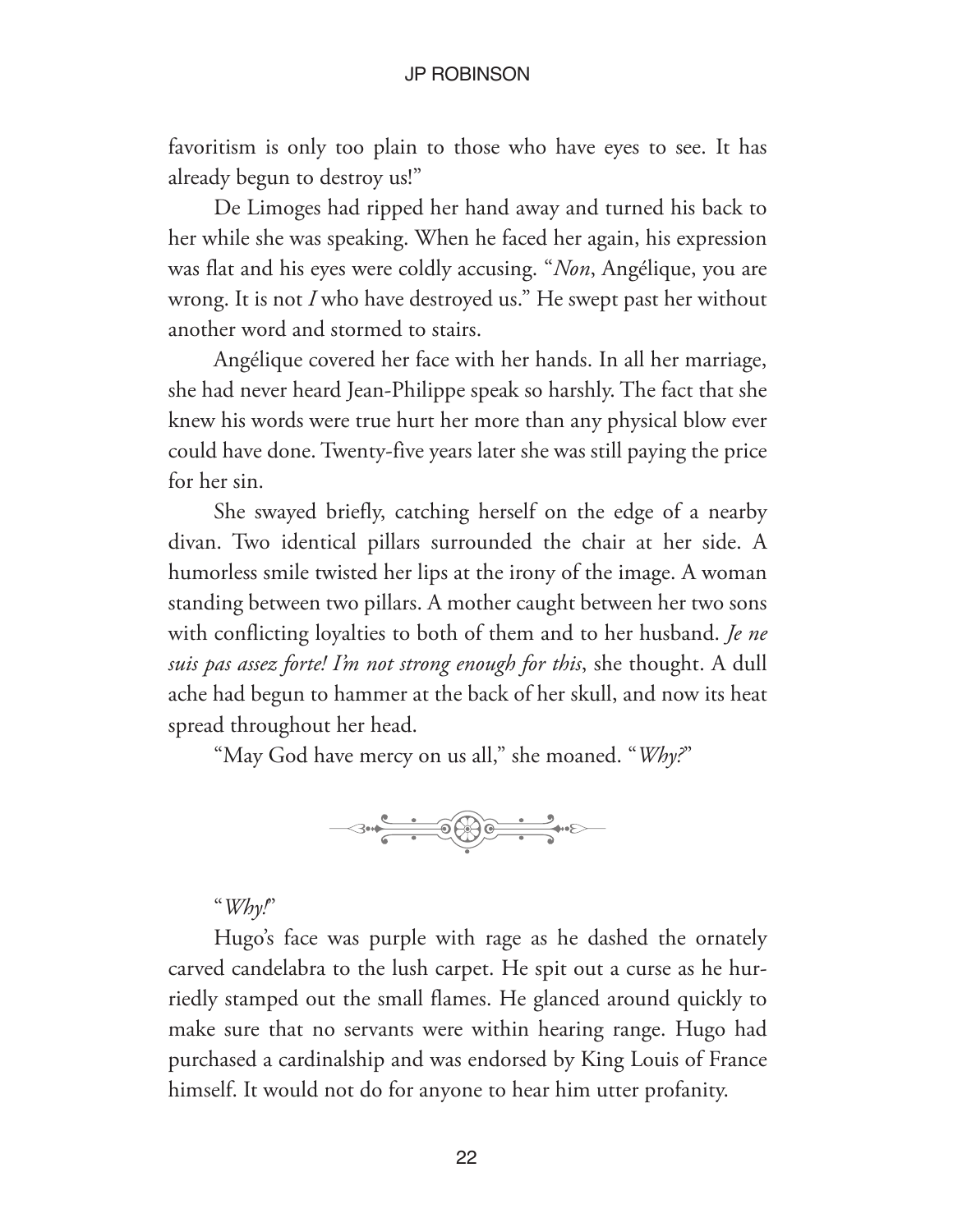No one was near enough to hear the cries of his mouth or, for that matter, the cry of his heart. Four years away from home being trained in the strict order of the *Basilianus Italiae, seu Cryptoferratensis*, the Institute of a Consecrated Life in Rome had earned him the personal recommendation of Pope Clement as confessor to the king and queen of France. He had served as a member of the king's council as Louis made war against the Protestant heretics for another three years only to return to this! What did all he had achieved matter if he could not earn his father's love?

"Not 'Welcome, Hugo my son! I'm so glad to see you,'" he growled. "A shake of the hand and a smile that could freeze a cooked fish. That is all I get! But Antoine! 'You've come back a hero.'" He mimicked de Limoges. Hugo sighed deeply. "No matter how much I serve the mother church, no matter how much I strive to make myself worthy of him, it is never enough. Always Antoine… brave, courageous, looks like him, thinks like him. I will never be good enough to lick Antoine's boots after he walks through the mud in Father's eyes."

The stinging memory of his public humiliation came flooding back, and with it came a dark, shocking revelation—an epiphany that started Hugo down a path he had often sensed existed but had never accepted much less explored.

*You hate him.* The dark voice rang out in his skull like the solemn clanging of a funeral bell.

"No!" he muttered to himself, refusing to admit the truth. "I do not hate him. He's my brother… I just… "

*You just hate him.* There it was again—cold, dark, and merciless in its insistence.

"No!" he cried out louder this time. "I just… "—he paused and could deny it no longer—"hate him."

Hatred. Yes, that was it. Pure unadulterated hatred for his twin. It was not only that Antoine was favored by their father. Neither was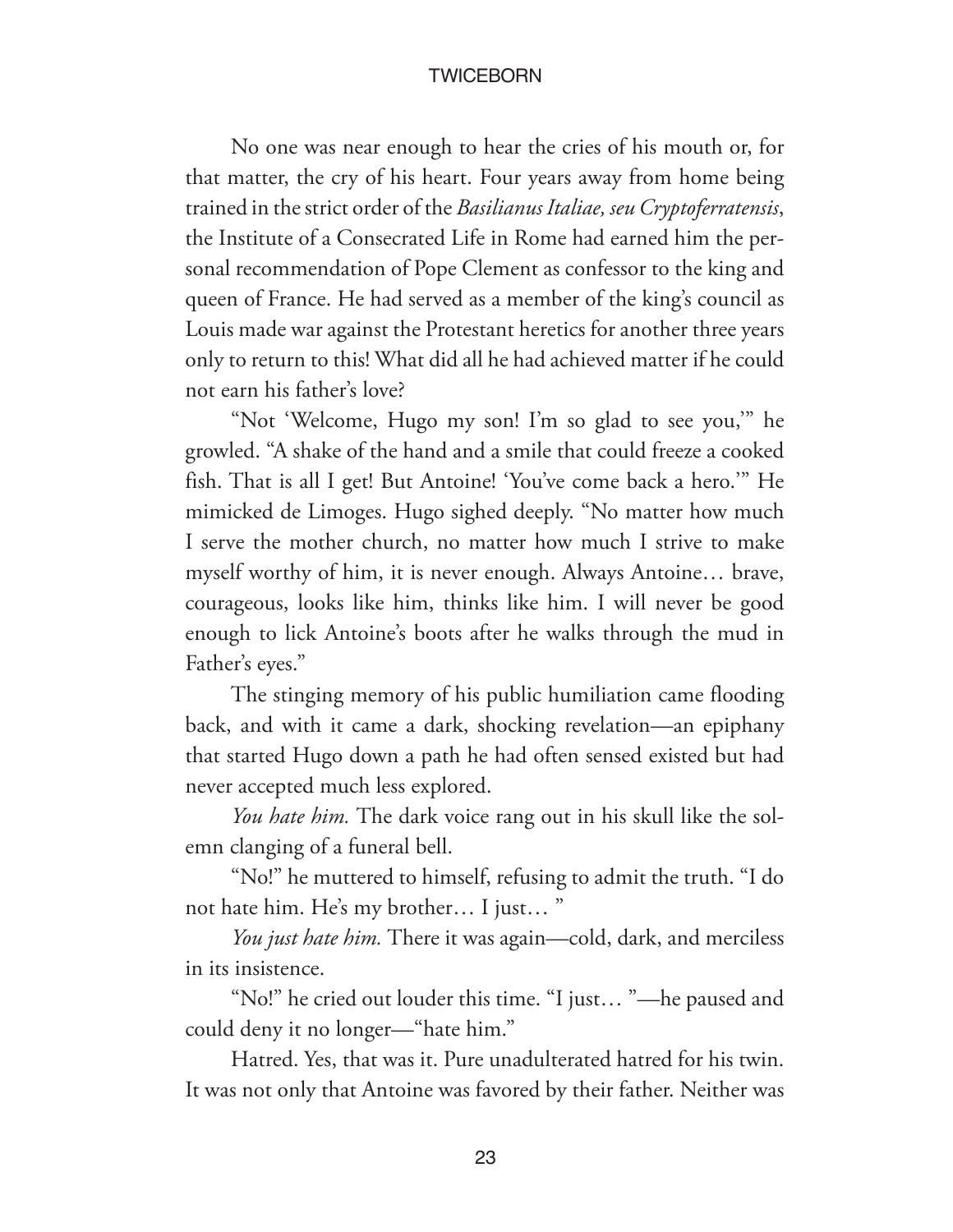it just that Antoine seemed to be a natural leader while he stumbled around in the shadows. It certainly was not the silly race debacle that still caused his backside to feel sore… no. It was Antoine's smug surety that he had Father's love.

A feeling akin to relief coursed through him as he vocalized what he had hidden in his heart for so long. He said it again, tasting the words and relishing the freedom that they brought. "I. Hate. Him. I *hate* Antoine." He realized that he meant every dark syllable.

#### *You always have hated him.*

"Yes, yes! I always have! Before he became a *capitaine*, before his ridiculous display of horsemanship, before Skyla—" Here he stopped. He had sworn never to think of her again. But that was a big part of it, was it not? *Skyla.* 

He had first seen her when the king had a sent a small delegation to the enemy fortress of Charleroi in order to verify the well-being of French prisoners of war. For Hugo's part he had not cared if his brother had been captured. *Let the arrogant idiot rot in prison*—but the investigation was part of early treaty negotiations. It was then that he had seen Skyla. From the first glimpse he knew that he *had* to have her, but the heretic had eyes for one man. Hugo sneered at the mirror in disgust. For Antoine! Antoine, who had never known the pain of a father's rejection would also never know the pain of unrequited love.

Hugo forced himself to face the facts at last. He hated everything that his twin brother represented: his grace, his looks, his past, and his future. Everything.

*What are you going to do about it?* This time the voice was soft, almost purring like a cat whose fur was being scratched the right way.

"Well… what can I do?"

The absurdity of the conversation finally struck him. He was talking to no one. He was alone in the looming darkness of his room. Stumbling over to the fireplace underneath the marble mantle, he